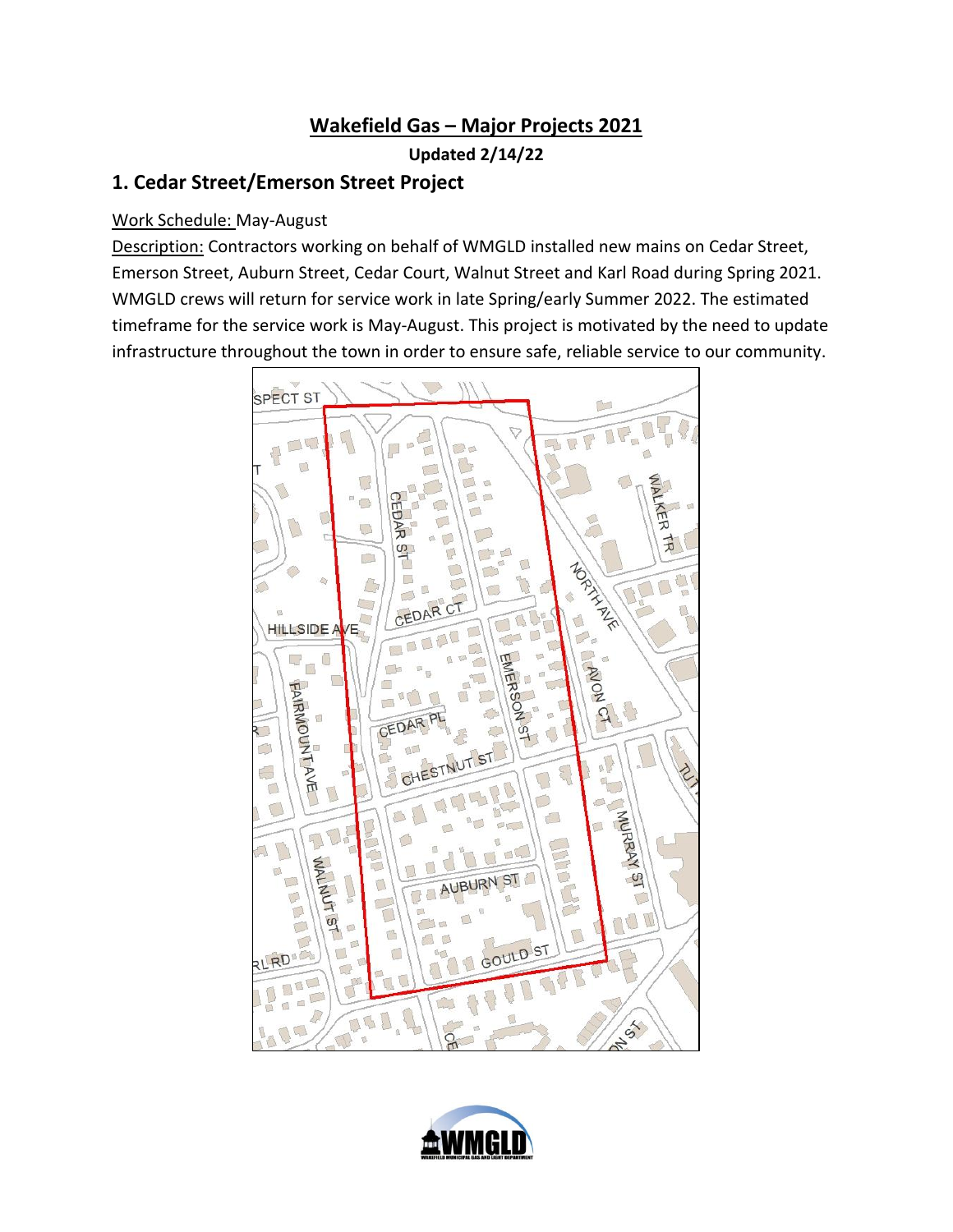### **2. Prospect Street Project**

#### Work Schedule: March-April, October-December

Description: Contractors working on behalf of WMGLD will be installing new mains on Prospect Street, Morningside Road, Nichols Street, Overlake Road, Shumway Circle, and Morrison Road during the March-April 2022 timeframe. Later in the year, WMGLD crews will return for service work. The estimated timeframe for the service work is October-December. This project is motivated by the need to update infrastructure throughout the town in order to ensure safe, reliable service to our community.